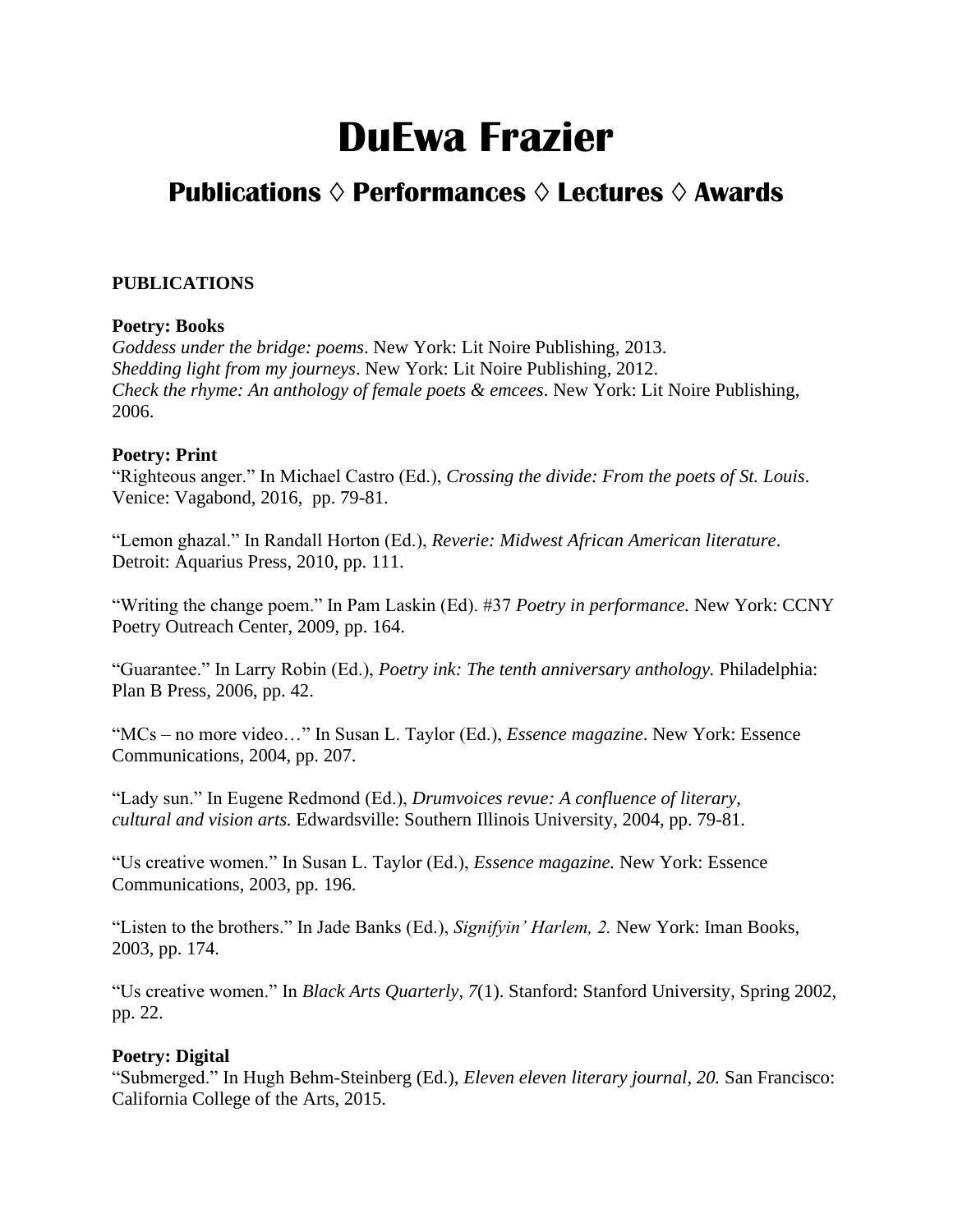"Ritual." In Hugh Behm-Steinberg (Ed.), *Eleven eleven literary journal, 20.* San Francisco: California College of the Arts, 2015.

"I am a man." *Split this rock/blog this rock*, 10. 2015.

"Gypsy (for Lucille Clifton). In *Black renaissance noire, 14*(1). New York: New York University Institute for African American Affairs, 2014, pp. 50.

"Jazz mystic (for Alice Coltrane)." In *Black renaissance noire, 14*(1). New York: New York University Institute for African American Affairs, 2014, pp. 50.

"The loop." In *Black renaissance noire, 14*(1). New York: New York University Institute for African American Affairs, 2014, pp. 51.

"Blues river." In Randall Horton (Ed.), *Tidal basin review.* Washington, D.C.: Tidal Basin Press, 2012, pp. 90.

"What light looks like." In Laura Pegram (Ed.), *Kweli journal.* 2010.

"Butterfly II." In Nii Ayikwei Parkes (Ed.). *X Magazine*, 8. Manchester, UK: Flipped Eye Publishing. 2005.

### **Children's: Stories**

*A unique name*. New York: McGraw Hill Educational Publishers, 2017. *The language of technology*. New York: Rocket Learning, 2011. *Leaving a legacy*. New York: Rocket Learning, 2010. *Planning my future*. New York: Rocket Learning, 2010. *Role models and community awareness*. New York: Rocket Learning, 2010. *Visit to the national museum*. New York: Rocket Learning, 2010. *Multiple intelligences*. New York: Rocket Learning, 2010.

#### **Children's/YA: Books**

*Alice's musical debut.* St. Louis: Lit Noire Publishing Children, 2019. *Quincy rules*. Amazon/KDP, 2016. *Deanne in the middle*. New York: Lit Noire Publishing, 2016.

#### **Nonfiction: Print**

"Ntozake Shange: A Woman's Geography in Word & Song." *St. Louis American.* St. Louis: St. Louis American. November 2018, pp. A5.

"Connections to a Poet: Remembering Monica A. Hand." *African voices magazine*. New York: AV Magazine Communications. Spring 2017, pp. 16.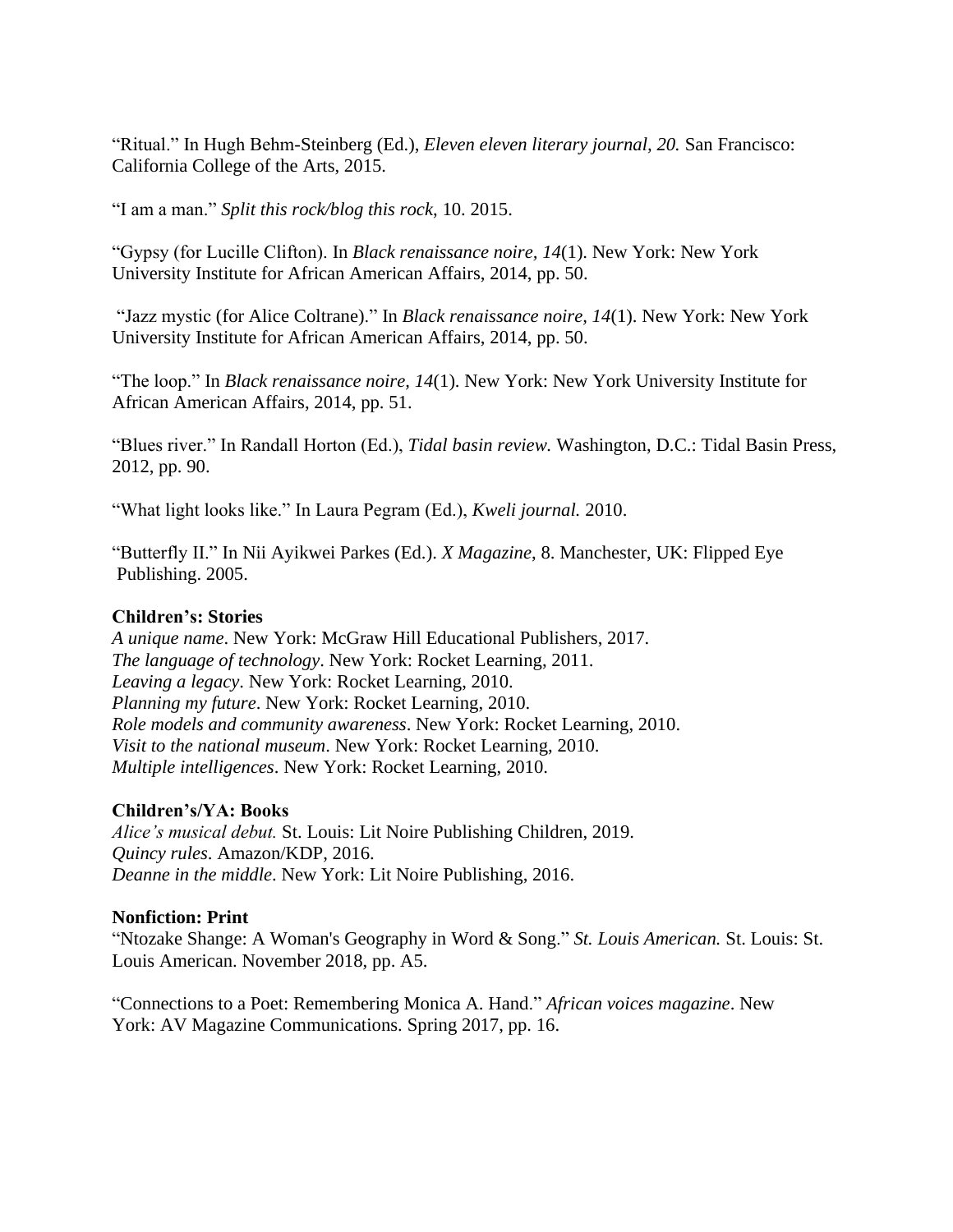"All Praises Due: Profile of Camille Yarbrough." In Ron Kavanaugh (Ed.), *Mosaic Literary Magazine,* 14. New York: Literary Freedom Project. Summer 2004, pp. 33- 39.

#### **Nonfiction: Digital**

"How 'The Miseducation of Lauryn Hill' Album Changed My Life." Allhiphop.com. August 2015

"10 Ways to Get Your Child Reading Now." In Denene Milner (Ed.), MyBrownBaby.com. September 2013.

#### **Other Digital Media Works**

Creator/Web Manager, DuEwaWorld.com, Artist site, 2011 - Present

Creator and Blogger, [www.duewaworldnews.blogspot.com ,](http://www.duewaworldnews.blogspot.com/) 2004 - Present

Producer/Host, "Rhymes, Views & News," [www.blogtalkradio.com/DuEwaFrazierShow,](http://www.blogtalkradio.com/DuEwaFrazierShow) 2004 -

2016

Contributing Writer, EzineArticles.com, 2011

Creator and Blogger, [http://mochabeautygoesgreen.blogspot.com/,](http://mochabeautygoesgreen.blogspot.com/) 2008-2010

Contributing Writer, AALBC.com, 2003-2007

#### **AWARDS/GRANTS**

| 2015 | Award, Black Caucus of the American Library Association Annual          |
|------|-------------------------------------------------------------------------|
|      | Conference, St. Louis, MO                                               |
| 2015 | Mayor's Proclamation, Mayor Shelley Welsch, University City Arts and    |
|      | Letters Commission, St. Louis, MO                                       |
| 2013 | Grant, Poets & Writers, Pomegranate Reading Series, NY, NY              |
| 2010 | Grant, Poets & Writers, Sonia Sanchez Tribute, NY, NY                   |
| 2010 | Nominee, <i>Check the Rhyme Anthology</i> , Writers Digest              |
|      | <b>Publishing Awards</b>                                                |
| 2008 | Grant, Poets & Writers, Check the Rhyme Anthology Reading at Hue Man    |
|      | Bookstore, NY, NY                                                       |
| 2007 | Award Nominee, 38 <sup>th</sup> Annual NAACP Image Awards, "Outstanding |
|      | Literary Work – Poetry for Check the Rhyme: An Anthology of Female      |
|      | Poets & Emcees," February 2007, Hollywood, CA                           |
| 2007 | Nominee, AALAS Open Book Award in Poetry, NY, NY                        |
|      |                                                                         |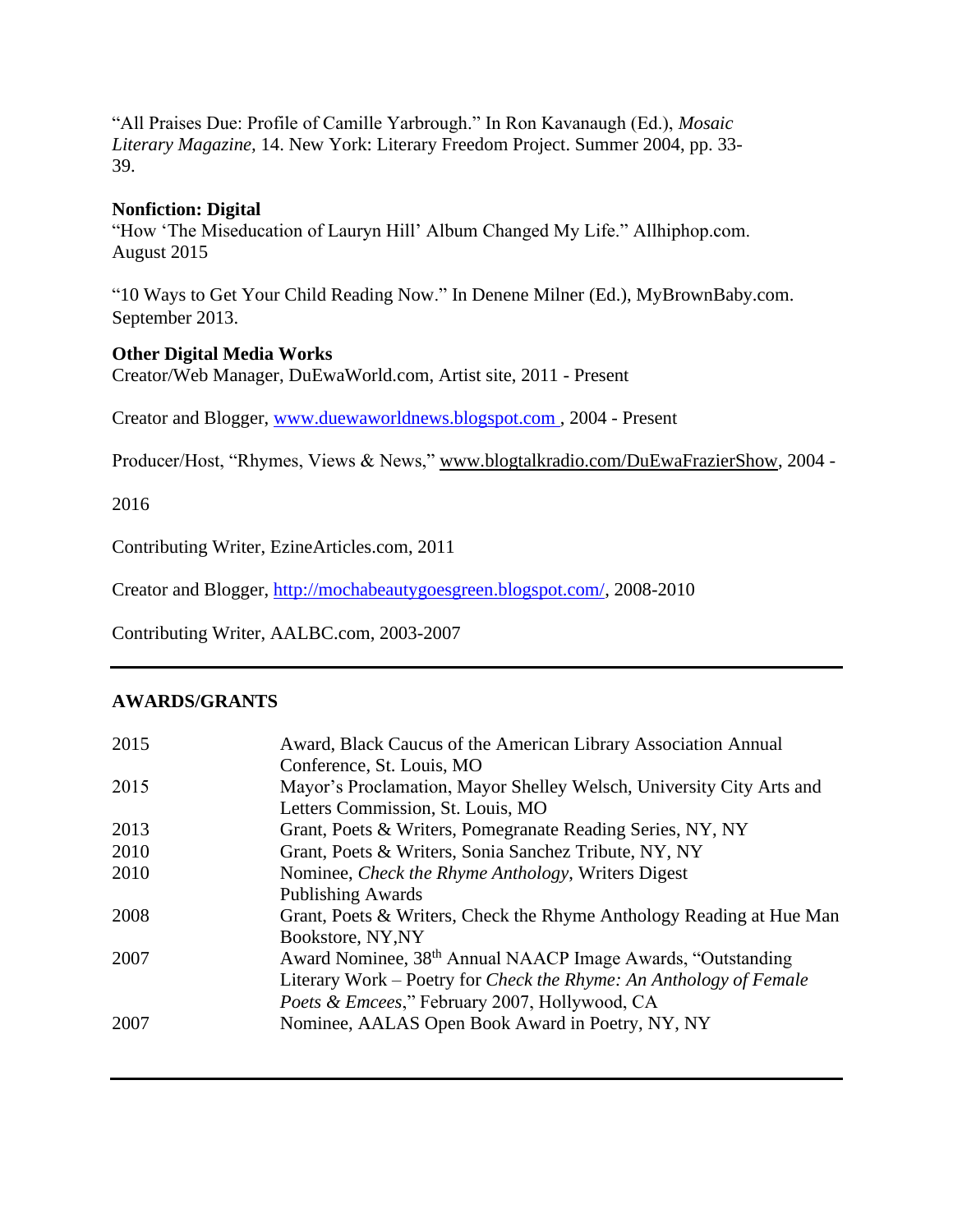## **CONFERENCE PRESENTATIONS**

Keynote Speaker, "Bold 21<sup>st</sup> Century Culturally Responsive Teaching," 96<sup>th</sup> Biennial Conclave Education Conference, St. Louis Union Station Hotel, July 15, 2019, St. Louis, MO

TEDx Speaker, "Word is Bond" at "Speak Up – TEDx Ritenour Road," Ritenour Auditorium, January 18, 2019, St. Louis, MO

Featured Presenter, "Teaching Poetry and Writing with Multimedia Resources," Department of Youth Services Annual Conference, State of Missouri, Missouri University of Science and Technology, August 22, 2016, Rolla, MO

Featured Presenter, 12<sup>th</sup> Annual National Black Writers Conference, Medgar Evers College, March 21, 2014, New York, NY

Featured Presenter, "Girls in Space: Writing and Producing for the Web," Empire State College, October 26, 2013, New York, NY

Featured Presenter, Mosaic Literary Conference, Hostos Community College, November 19, 2012, New York, NY

Featured Speaker, "Writing Reclaimed and Remixed," Conference on College Composition and Communication (CCCC), March 19, 2010, Louisville, KY

# **PUBLIC LECTURES & PERFORMANCES**

Featured Author, "*Alice's Musical Debut* Children's Storytelling," July 6, 2019, Left Bank Books, St. Louis, MO

Featured Author, "*Alice's Musical Debut* Children's Storytelling," June 6, 2019, Subterranean Books, St. Louis, MO

Featured Poet, "Celebration for St. Louis Poet Laureate, Shirley LeFlore," Regional Arts Commission, December 15, 2018, St. Louis, MO

Featured Presenter, "Teaching Struggling Readers," Missouri Department of Youth Services, November 9, 2018, Jefferson City, MO

Featured Poet, "100 Thousand Poets and Musicians for Change," September 29, 2018, URBArts, St. Louis, MO

Featured Poet, "Old Webster Jazz Festival/Po'Jazz," September 15, 2018, McCaughen & Burr Fine Arts Gallery, Webster Groves, MO

Featured Poet, "Women for Peace: 5 Year Anniversary Show," June 4, 2018, URBArts, St. Louis, MO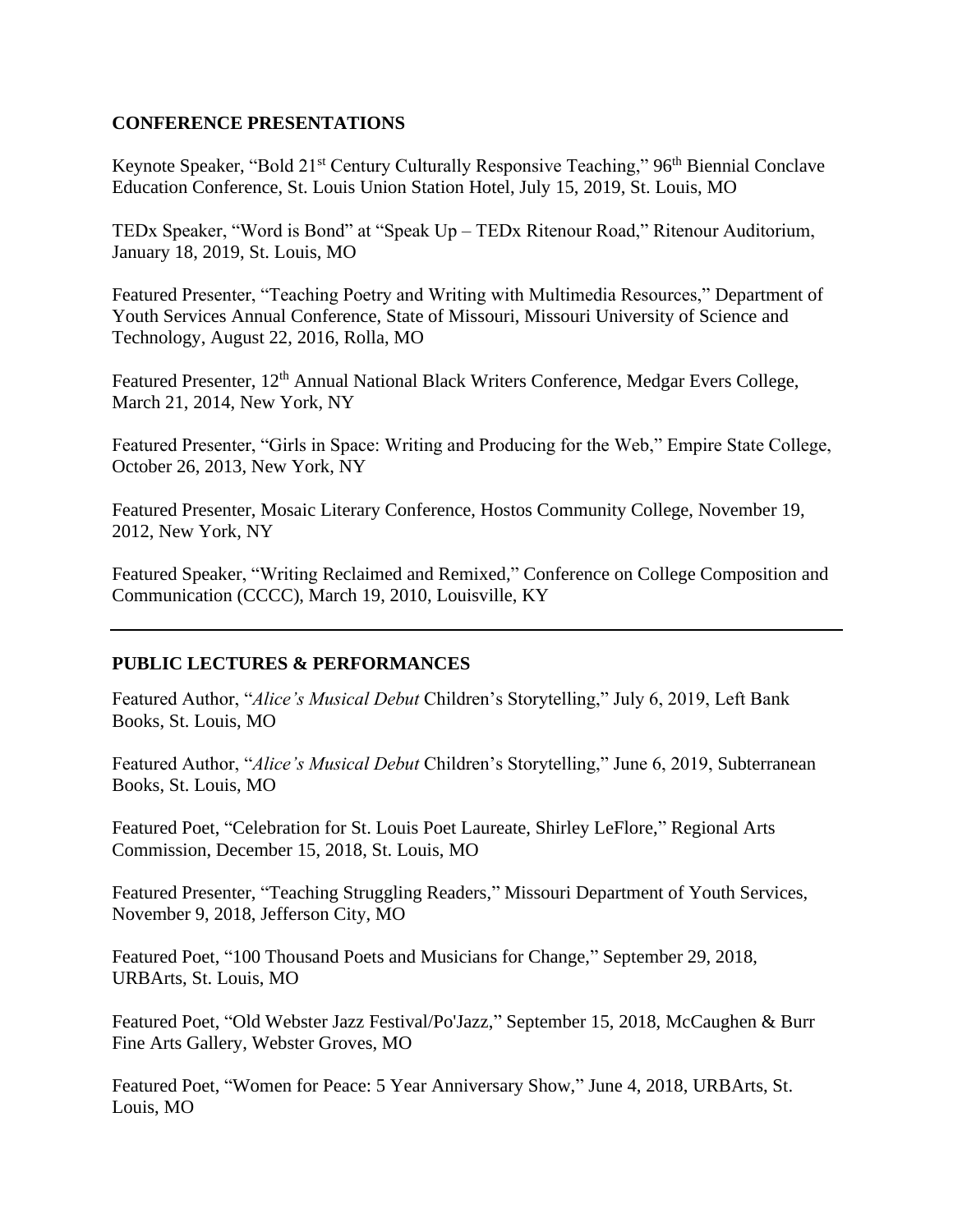Featured Poet, "Brownstone Poets - Poetry Reading," February 24, 2018, Cadman Plaza, Brooklyn, NY

Featured Author, "Author Talk/*Quincy Rules* Novel," February 21, 2018, North Kirkwood Middle School, Kirkwood, MO

Featured Poet, "Monologues at the Monocle," June 16, 2017, The Monocle, St. Louis, MO

Event Producer and Host, "An Evening with Playwright, Novelist and Poet, Ntozake Shange," Missouri History Museum, April 24, 2017, St. Louis, MO

Featured Author, "Nerdy Girlz Book Club Meeting," March 4, 2017, Lewis and Clark Library, St. Louis, MO

Featured Author, Book Signing for *Quincy Rules*, Subterranean Bookstore, March 9, 2017, St. Louis, MO

Featured Poet, "Writes of Spring," Maryville University, February 2, 2017, St. Louis, MO

Featured Poet, "All Write Festival," Webster Groves High School, March 3, 2017, Webster Groves, MO

Featured Poet, "Paris Lit Up," Culture - Rapide Caberet Populaire, March 16, 2017, Paris, France (EU)

Featured Author, *Quincy Rules* young adult novel, Subterranean Books, April 6, 2017, St. Louis, MO

Featured Author, "Teen Book Club," Kirkwood Library, April 8, 2017, Kirkwood, MO

Featured Author, "Hampton Alumni Book Signing" Barnes & Noble Peninsula Town Center, October 15, 2016, Hampton, VA

Featured Poet, Opening Ceremony and *Crossing the Divide Anthology* Reading, "St. Louis Brick City Poetry Festival," October 13, 2016, KDHX Theater, St. Louis, MO

Featured Author, "B-Fest Teen Book Festival," Barnes & Noble – Ladue Crossing, June 2016, St. Louis, MO

Featured Poet, "Poetree" also featuring St. Louis Poet Laureate Dr. Michael Castro, 14th Street Artists Gallery, June 2016 St. Louis, MO

Featured Poet, "I Rise: Women's History Month Tribute," also featuring St. Louis Poet Laureate Shirley LeFlore, Missouri History Museum, March 15, 2016, St. Louis, MO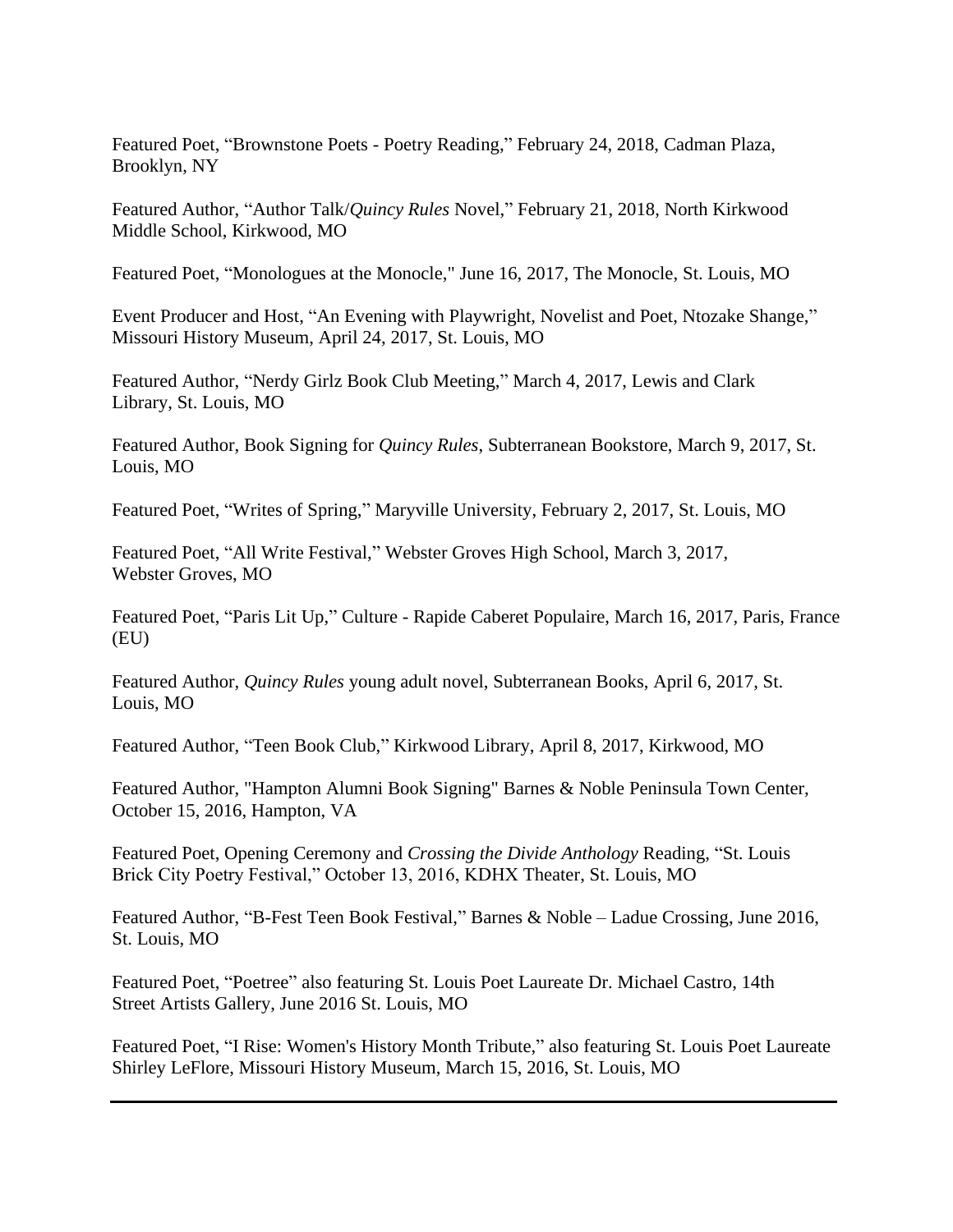# **OTHER CREATIVE WORKS**

#### **Film (Short)**

Creator/Producer, Crunk Debutante Episode 1 "Brooklyn Babe Back in the Lou," YouTube.com/DuEwaWorld, 2018 – Present

# **Blog Features and Interviews**

Featured Interview – Keke Chanel Blog "DuEwa Frazier" <http://kickinitwithkeke.blogspot.com/2016/11/duewa-frazier.html>

"Making Our Own Market: DuEwa Frazier" – The Brown Bookshelf <https://thebrownbookshelf.com/2014/07/23/making-our-own-market-duewafrazier/>

Featured Interview "YA Novel Released! Deanne in the Middle by DuEwa Frazier" – OEBooks Blog <http://oebooks.blogspot.com/2014/07/ya-novelreleased-deanne-in-middle-by.html>

Featured Interview "Thundering Poetic Voice" – Author Angela Jackson-Brown's Blog [http://www.angelajacksonbrown.com/writing-in-the-deep---angelasblog/duewa-frazier-a](http://www.angelajacksonbrown.com/writing-in-the-deep---angelasblog/duewa-frazier-a-thundering-poetic-voice)[thundering-poetic-voice](http://www.angelajacksonbrown.com/writing-in-the-deep---angelasblog/duewa-frazier-a-thundering-poetic-voice)

Featured Interview "About a Book Mondays: Check the Rhyme" – Author Gwyneth Bolton's Blog<http://gwynethbolton.blogspot.com/2008/02/aboutbook-mondays.html>

# **Online Radio and Podcast Interviews**

Guest Author, The Authors Lab, "Episode 10-*Alice's Musical Debut* by Author DuEwa Frazier" [https://www.blogtalkradio.com/theauthorslab/2019/07/13/episode-10-alices-musical-debut-by](https://www.blogtalkradio.com/theauthorslab/2019/07/13/episode-10-alices-musical-debut-by-author-duewa-frazier)[author-duewa-frazier](https://www.blogtalkradio.com/theauthorslab/2019/07/13/episode-10-alices-musical-debut-by-author-duewa-frazier)

Guest Author, The Funky Writer Show, "Episode 135-DuEwa Frazier 2" <https://www.blogtalkradio.com/thefunkywriter/2013/12/14/episode-135-duewa-frazier-2>

Guest Author, The Funky Writer Show, Episode 96 "DuEwa Frazier" http://www.blogtalkradio.com/thefunkywriter/2011/03/13/the-funky-writerradio-show-episode-96

Guest Author, In the Authors' Corner, "DuEwa Frazier Gifted Poet" http://www.blogtalkradio.com/intheauthorscornerwithetienne/2014/07/19/due wa-frazier-gifted-poet-puts-us-in-the-middle

Guest Author, "Anjuelle Floyd Interviews DuEwa Frazier" http://www.blogtalkradio.com/anjuellefloyd/2011/03/15/duewa-frazier